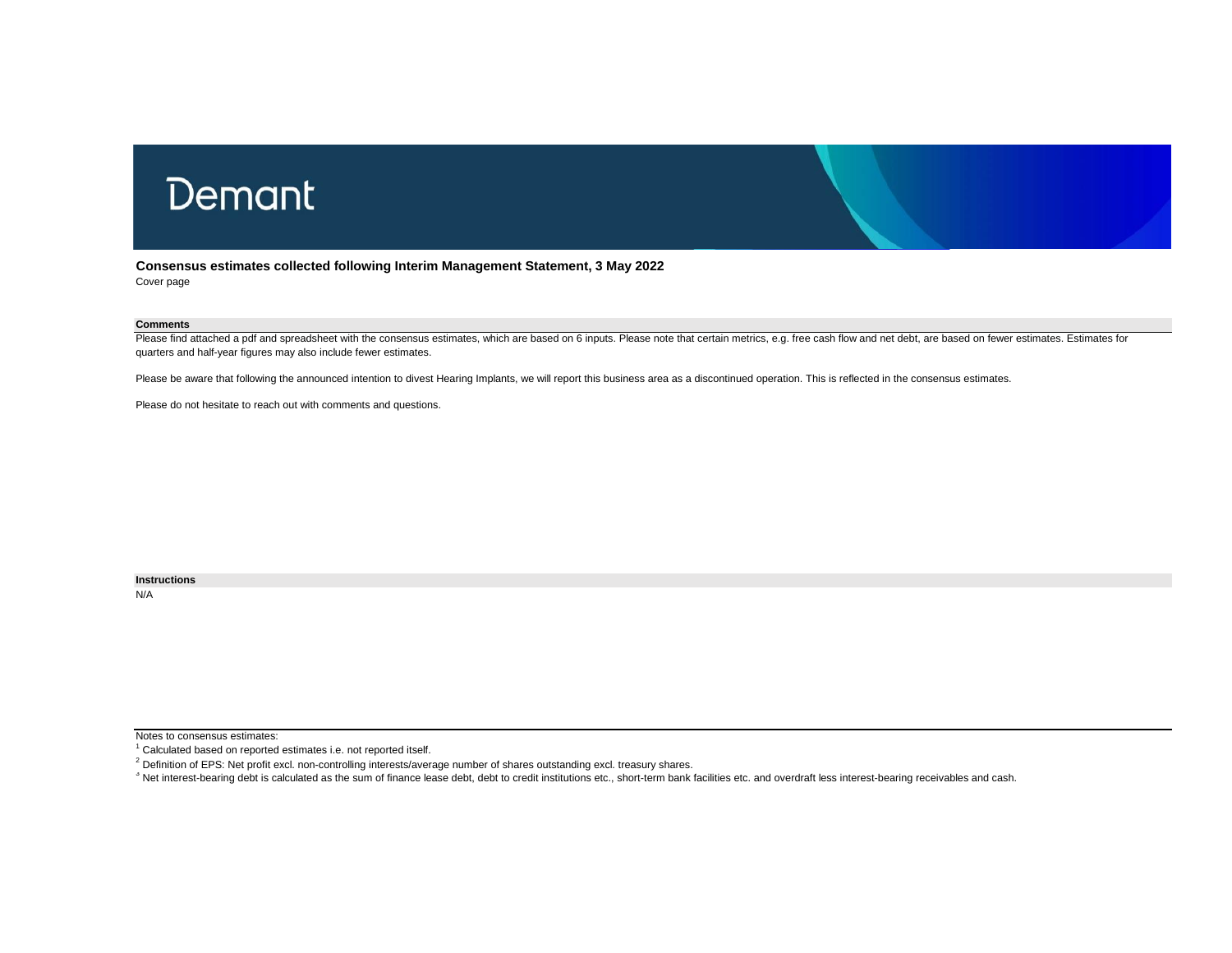#### **Consensus estimates collected following Interim Management Statement, 3 May 2022** (6 responding analysts - all estimates based on simple averages)

| Actual<br>Cons<br>High<br>Cons<br>High<br>Low<br>Cons<br>High<br>Low<br>Low<br>2,691<br>2,531<br>2,351<br>2,520<br>2,629<br>2,460<br>2,461<br>2,511<br>2,400<br>2,583<br><b>Hearing Aids</b><br>Growth <sup>1</sup><br>11.7%<br>10.8%<br>9%<br>10.3%<br>9%<br>7.0%<br>9.0%<br>6.0%<br>7.1%<br>10.0%<br>5.5%<br>6.3%<br>7.0%<br>5.5%<br>Organic growth<br>$-1.0%$<br>$-2.0%$<br>$-1.3%$<br>0.0%<br>$-2%$<br>$-1.7%$<br>0.0%<br>$-2.0%$<br>$-0.1%$<br>$-0.3%$<br>Acquisitive growth<br>4.8%<br>2.0%<br>Foreign exchange impact including hedging<br>2%<br>5.5%<br>3.0%<br>4.1%<br>5.0%<br>3.0%<br>4.0%<br>8.0%<br>394<br>461<br>547<br>400<br>419<br>438<br>398<br>445<br>Hearing Aids - Internal sales to Hearing Care<br>441<br>425<br>Growth <sup>®</sup><br>9.9%<br>$-4%$<br>11.9%<br>11.6%<br>3.3%<br>9.0%<br>$-4.0%$<br>4.0%<br>6.0%<br>1.0%<br>5.2%<br>7.0%<br>3.0%<br>Organic growth<br>$-11%$<br>4%<br>4.0%<br>4.0%<br>4.0%<br>4.3%<br>5.0%<br>4.0%<br>4.0%<br>4.0%<br>4.0%<br>Acquisitive growth<br>3.0%<br>Foreign exchange impact including hedging<br>3%<br>3.4%<br>5.5%<br>0.0%<br>4.0%<br>5.0%<br>3.0%<br>4.3%<br>7.0%<br>2,257<br>2,086<br>1,910<br>2,059<br>2,107<br>1,999<br>2,042<br>2,113<br>1,982<br>2,158<br>Hearing Aids - Sales to external customers<br>Growth <sup>1</sup><br>12%<br>11.6%<br>10.9%<br>10.1%<br>9.0%<br>8.0%<br>7.0%<br>$-0.1%$<br>14%<br>8.2%<br>7.6%<br>6.5%<br>5.4%<br>4.1%<br>Organic growth<br>$-4%$<br>$-1.3%$<br>0.0%<br>$-2.0%$<br>$-1.0%$<br>0.0%<br>$-2.0%$<br>$-0.3%$<br>0.0%<br>$-1.0%$<br>Acquisitive growth<br>2%<br>5.1%<br>5.5%<br>4.8%<br>4.5%<br>4.0%<br>3.2%<br>4.7%<br>2.0%<br>Foreign exchange impact including hedging<br>5.0%<br>2,194<br>1,898<br>2,156<br>2,231<br>2,006<br>2,107<br>2,158<br>2,070<br>2,608<br>2,308<br><b>Hearing Care</b><br><b>Growth</b><br>14.0%<br>10%<br>7.5%<br>17.3%<br>2%<br>$-0.9%$<br>2.5%<br>$-5.0%$<br>7.3%<br>13.3%<br>3.3%<br>8.1%<br>12.0%<br>5.0%<br>Organic growth<br>3.0%<br>5%<br>3.5%<br>5.0%<br>2.0%<br>3.7%<br>5.0%<br>2.0%<br>4.3%<br>6.1%<br>Acquisitive growth<br>3%<br>4.0%<br>6.0%<br>3.3%<br>5.0%<br>3.5%<br>7.0%<br>1.5%<br>Foreign exchange impact including hedging<br>1.1%<br>1.0%<br>529<br>506<br>538<br>468<br>527<br>553<br>497<br>608<br>503<br>573<br>Diagnostics<br>Growth <sup>1</sup><br>25%<br>14.9%<br>12.4%<br>12.2%<br>19%<br>8.2%<br>12.0%<br>3.0%<br>7.4%<br>15.0%<br>1.0%<br>7.6%<br>15.0%<br>0.5%<br>Organic growth<br>1%<br>0.2%<br>1.0%<br>0.0%<br>0.2%<br>1.0%<br>0.0%<br>$-0.1%$<br>1.0%<br>$-1.0%$<br>Acquisitive growth<br>4.9%<br>2.0%<br>Foreign exchange impact including hedging<br>6%<br>7.0%<br>2.4%<br>3.7%<br>5.0%<br>1.3%<br>3.9%<br>6.3%<br>4,864<br>4,311<br>4,721<br>4,877<br>4,473<br>4,676<br>4,762<br>4,573<br>5,040<br>5,279<br><b>Hearing Healthcare</b><br>Growth<br>10.0%<br>12.5%<br>13.5%<br>12%<br>9%<br>4.6%<br>7.5%<br>0.6%<br>6.8%<br>10.7%<br>4.1%<br>7.9%<br>10.2%<br>5.9%<br>Organic growth<br>1.0%<br>1.4%<br>0.5%<br>1.2%<br>2.0%<br>0.5%<br>1.9%<br>3.4%<br>0.9%<br>Acquisitive growth<br>1%<br>2.0%<br>3%<br>4.7%<br>5.9%<br>2.9%<br>4.0%<br>2.9%<br>3.5%<br>6.9%<br>Foreign exchange impact including hedging<br>4.8%<br>294<br>311<br>262<br>336<br>279<br>480<br>384<br><b>Communications</b><br>292<br>302<br>406<br>Growth <sup>1</sup><br>$-23%$<br>22.3%<br>24.1%<br>27.2%<br>$-25%$<br>19.1%<br>27.0%<br>9.0%<br>21.3%<br>35.0%<br>14.0%<br>22.8%<br>41.0%<br>17.4%<br>Organic growth<br>0.0%<br>0.0%<br>0.0%<br>0.0%<br>0.0%<br>0.0%<br>0%<br>0.0%<br>0.0%<br>0.0%<br>Acquisitive growth<br>2%<br>4.6%<br>7.0%<br>3.9%<br>2.0%<br>4.0%<br>9.0%<br>1.0%<br>Foreign exchange impact including hedging<br>3.0%<br>5.0%<br>4,603<br>5,015<br>5,175<br>4,783<br>5,046<br>4,868<br>5,759<br>5,250<br>4,978<br>5,445<br><b>Demant Group</b><br>Growth <sup>1</sup><br>9%<br>10.7%<br>13.1%<br>14.4%<br>6.8%<br>Organic growth<br>6%<br>5.2%<br>8.1%<br>2.0%<br>7.5%<br>10.9%<br>5.5%<br>9.0%<br>12.6%<br>3.2%<br>0.8%<br>1%<br>1.0%<br>1.4%<br>0.5%<br>1.1%<br>2.0%<br>0.5%<br>1.8%<br>Acquisitive growth<br>3%<br>4.5%<br>6.0%<br>3.5%<br>4.7%<br>4.3%<br>8.9%<br>2.0%<br>Foreign exchange impact including hedging<br>2.1%<br>1.2% |                                         | Q1 2022 | Q2 2022 |  | Q3 2022 |  | Q4 2022 |  |  |
|-------------------------------------------------------------------------------------------------------------------------------------------------------------------------------------------------------------------------------------------------------------------------------------------------------------------------------------------------------------------------------------------------------------------------------------------------------------------------------------------------------------------------------------------------------------------------------------------------------------------------------------------------------------------------------------------------------------------------------------------------------------------------------------------------------------------------------------------------------------------------------------------------------------------------------------------------------------------------------------------------------------------------------------------------------------------------------------------------------------------------------------------------------------------------------------------------------------------------------------------------------------------------------------------------------------------------------------------------------------------------------------------------------------------------------------------------------------------------------------------------------------------------------------------------------------------------------------------------------------------------------------------------------------------------------------------------------------------------------------------------------------------------------------------------------------------------------------------------------------------------------------------------------------------------------------------------------------------------------------------------------------------------------------------------------------------------------------------------------------------------------------------------------------------------------------------------------------------------------------------------------------------------------------------------------------------------------------------------------------------------------------------------------------------------------------------------------------------------------------------------------------------------------------------------------------------------------------------------------------------------------------------------------------------------------------------------------------------------------------------------------------------------------------------------------------------------------------------------------------------------------------------------------------------------------------------------------------------------------------------------------------------------------------------------------------------------------------------------------------------------------------------------------------------------------------------------------------------------------------------------------------------------------------------------------------------------------------------------------------------------------------------------------------------------------------------------------------------------------------------------------------------------------------------------------------------------------------------------------------------------------------------------------------------------------------------------------------------------------------------------------------------------------------------------------------------------------------------------------------------------------------------------------------------------------------------------------------------------------------------------------------------------------------------------------------------------------------------------------------------------------------------------------------------------------------------------------------------|-----------------------------------------|---------|---------|--|---------|--|---------|--|--|
|                                                                                                                                                                                                                                                                                                                                                                                                                                                                                                                                                                                                                                                                                                                                                                                                                                                                                                                                                                                                                                                                                                                                                                                                                                                                                                                                                                                                                                                                                                                                                                                                                                                                                                                                                                                                                                                                                                                                                                                                                                                                                                                                                                                                                                                                                                                                                                                                                                                                                                                                                                                                                                                                                                                                                                                                                                                                                                                                                                                                                                                                                                                                                                                                                                                                                                                                                                                                                                                                                                                                                                                                                                                                                                                                                                                                                                                                                                                                                                                                                                                                                                                                                                                                                   | Quarterly revenue numbers (DKK million) |         |         |  |         |  |         |  |  |
|                                                                                                                                                                                                                                                                                                                                                                                                                                                                                                                                                                                                                                                                                                                                                                                                                                                                                                                                                                                                                                                                                                                                                                                                                                                                                                                                                                                                                                                                                                                                                                                                                                                                                                                                                                                                                                                                                                                                                                                                                                                                                                                                                                                                                                                                                                                                                                                                                                                                                                                                                                                                                                                                                                                                                                                                                                                                                                                                                                                                                                                                                                                                                                                                                                                                                                                                                                                                                                                                                                                                                                                                                                                                                                                                                                                                                                                                                                                                                                                                                                                                                                                                                                                                                   |                                         |         |         |  |         |  |         |  |  |
|                                                                                                                                                                                                                                                                                                                                                                                                                                                                                                                                                                                                                                                                                                                                                                                                                                                                                                                                                                                                                                                                                                                                                                                                                                                                                                                                                                                                                                                                                                                                                                                                                                                                                                                                                                                                                                                                                                                                                                                                                                                                                                                                                                                                                                                                                                                                                                                                                                                                                                                                                                                                                                                                                                                                                                                                                                                                                                                                                                                                                                                                                                                                                                                                                                                                                                                                                                                                                                                                                                                                                                                                                                                                                                                                                                                                                                                                                                                                                                                                                                                                                                                                                                                                                   |                                         |         |         |  |         |  |         |  |  |
|                                                                                                                                                                                                                                                                                                                                                                                                                                                                                                                                                                                                                                                                                                                                                                                                                                                                                                                                                                                                                                                                                                                                                                                                                                                                                                                                                                                                                                                                                                                                                                                                                                                                                                                                                                                                                                                                                                                                                                                                                                                                                                                                                                                                                                                                                                                                                                                                                                                                                                                                                                                                                                                                                                                                                                                                                                                                                                                                                                                                                                                                                                                                                                                                                                                                                                                                                                                                                                                                                                                                                                                                                                                                                                                                                                                                                                                                                                                                                                                                                                                                                                                                                                                                                   |                                         |         |         |  |         |  |         |  |  |
|                                                                                                                                                                                                                                                                                                                                                                                                                                                                                                                                                                                                                                                                                                                                                                                                                                                                                                                                                                                                                                                                                                                                                                                                                                                                                                                                                                                                                                                                                                                                                                                                                                                                                                                                                                                                                                                                                                                                                                                                                                                                                                                                                                                                                                                                                                                                                                                                                                                                                                                                                                                                                                                                                                                                                                                                                                                                                                                                                                                                                                                                                                                                                                                                                                                                                                                                                                                                                                                                                                                                                                                                                                                                                                                                                                                                                                                                                                                                                                                                                                                                                                                                                                                                                   |                                         |         |         |  |         |  |         |  |  |
|                                                                                                                                                                                                                                                                                                                                                                                                                                                                                                                                                                                                                                                                                                                                                                                                                                                                                                                                                                                                                                                                                                                                                                                                                                                                                                                                                                                                                                                                                                                                                                                                                                                                                                                                                                                                                                                                                                                                                                                                                                                                                                                                                                                                                                                                                                                                                                                                                                                                                                                                                                                                                                                                                                                                                                                                                                                                                                                                                                                                                                                                                                                                                                                                                                                                                                                                                                                                                                                                                                                                                                                                                                                                                                                                                                                                                                                                                                                                                                                                                                                                                                                                                                                                                   |                                         |         |         |  |         |  |         |  |  |
|                                                                                                                                                                                                                                                                                                                                                                                                                                                                                                                                                                                                                                                                                                                                                                                                                                                                                                                                                                                                                                                                                                                                                                                                                                                                                                                                                                                                                                                                                                                                                                                                                                                                                                                                                                                                                                                                                                                                                                                                                                                                                                                                                                                                                                                                                                                                                                                                                                                                                                                                                                                                                                                                                                                                                                                                                                                                                                                                                                                                                                                                                                                                                                                                                                                                                                                                                                                                                                                                                                                                                                                                                                                                                                                                                                                                                                                                                                                                                                                                                                                                                                                                                                                                                   |                                         |         |         |  |         |  |         |  |  |
|                                                                                                                                                                                                                                                                                                                                                                                                                                                                                                                                                                                                                                                                                                                                                                                                                                                                                                                                                                                                                                                                                                                                                                                                                                                                                                                                                                                                                                                                                                                                                                                                                                                                                                                                                                                                                                                                                                                                                                                                                                                                                                                                                                                                                                                                                                                                                                                                                                                                                                                                                                                                                                                                                                                                                                                                                                                                                                                                                                                                                                                                                                                                                                                                                                                                                                                                                                                                                                                                                                                                                                                                                                                                                                                                                                                                                                                                                                                                                                                                                                                                                                                                                                                                                   |                                         |         |         |  |         |  |         |  |  |
|                                                                                                                                                                                                                                                                                                                                                                                                                                                                                                                                                                                                                                                                                                                                                                                                                                                                                                                                                                                                                                                                                                                                                                                                                                                                                                                                                                                                                                                                                                                                                                                                                                                                                                                                                                                                                                                                                                                                                                                                                                                                                                                                                                                                                                                                                                                                                                                                                                                                                                                                                                                                                                                                                                                                                                                                                                                                                                                                                                                                                                                                                                                                                                                                                                                                                                                                                                                                                                                                                                                                                                                                                                                                                                                                                                                                                                                                                                                                                                                                                                                                                                                                                                                                                   |                                         |         |         |  |         |  |         |  |  |
|                                                                                                                                                                                                                                                                                                                                                                                                                                                                                                                                                                                                                                                                                                                                                                                                                                                                                                                                                                                                                                                                                                                                                                                                                                                                                                                                                                                                                                                                                                                                                                                                                                                                                                                                                                                                                                                                                                                                                                                                                                                                                                                                                                                                                                                                                                                                                                                                                                                                                                                                                                                                                                                                                                                                                                                                                                                                                                                                                                                                                                                                                                                                                                                                                                                                                                                                                                                                                                                                                                                                                                                                                                                                                                                                                                                                                                                                                                                                                                                                                                                                                                                                                                                                                   |                                         |         |         |  |         |  |         |  |  |
|                                                                                                                                                                                                                                                                                                                                                                                                                                                                                                                                                                                                                                                                                                                                                                                                                                                                                                                                                                                                                                                                                                                                                                                                                                                                                                                                                                                                                                                                                                                                                                                                                                                                                                                                                                                                                                                                                                                                                                                                                                                                                                                                                                                                                                                                                                                                                                                                                                                                                                                                                                                                                                                                                                                                                                                                                                                                                                                                                                                                                                                                                                                                                                                                                                                                                                                                                                                                                                                                                                                                                                                                                                                                                                                                                                                                                                                                                                                                                                                                                                                                                                                                                                                                                   |                                         |         |         |  |         |  |         |  |  |
|                                                                                                                                                                                                                                                                                                                                                                                                                                                                                                                                                                                                                                                                                                                                                                                                                                                                                                                                                                                                                                                                                                                                                                                                                                                                                                                                                                                                                                                                                                                                                                                                                                                                                                                                                                                                                                                                                                                                                                                                                                                                                                                                                                                                                                                                                                                                                                                                                                                                                                                                                                                                                                                                                                                                                                                                                                                                                                                                                                                                                                                                                                                                                                                                                                                                                                                                                                                                                                                                                                                                                                                                                                                                                                                                                                                                                                                                                                                                                                                                                                                                                                                                                                                                                   |                                         |         |         |  |         |  |         |  |  |
|                                                                                                                                                                                                                                                                                                                                                                                                                                                                                                                                                                                                                                                                                                                                                                                                                                                                                                                                                                                                                                                                                                                                                                                                                                                                                                                                                                                                                                                                                                                                                                                                                                                                                                                                                                                                                                                                                                                                                                                                                                                                                                                                                                                                                                                                                                                                                                                                                                                                                                                                                                                                                                                                                                                                                                                                                                                                                                                                                                                                                                                                                                                                                                                                                                                                                                                                                                                                                                                                                                                                                                                                                                                                                                                                                                                                                                                                                                                                                                                                                                                                                                                                                                                                                   |                                         |         |         |  |         |  |         |  |  |
|                                                                                                                                                                                                                                                                                                                                                                                                                                                                                                                                                                                                                                                                                                                                                                                                                                                                                                                                                                                                                                                                                                                                                                                                                                                                                                                                                                                                                                                                                                                                                                                                                                                                                                                                                                                                                                                                                                                                                                                                                                                                                                                                                                                                                                                                                                                                                                                                                                                                                                                                                                                                                                                                                                                                                                                                                                                                                                                                                                                                                                                                                                                                                                                                                                                                                                                                                                                                                                                                                                                                                                                                                                                                                                                                                                                                                                                                                                                                                                                                                                                                                                                                                                                                                   |                                         |         |         |  |         |  |         |  |  |
|                                                                                                                                                                                                                                                                                                                                                                                                                                                                                                                                                                                                                                                                                                                                                                                                                                                                                                                                                                                                                                                                                                                                                                                                                                                                                                                                                                                                                                                                                                                                                                                                                                                                                                                                                                                                                                                                                                                                                                                                                                                                                                                                                                                                                                                                                                                                                                                                                                                                                                                                                                                                                                                                                                                                                                                                                                                                                                                                                                                                                                                                                                                                                                                                                                                                                                                                                                                                                                                                                                                                                                                                                                                                                                                                                                                                                                                                                                                                                                                                                                                                                                                                                                                                                   |                                         |         |         |  |         |  |         |  |  |
|                                                                                                                                                                                                                                                                                                                                                                                                                                                                                                                                                                                                                                                                                                                                                                                                                                                                                                                                                                                                                                                                                                                                                                                                                                                                                                                                                                                                                                                                                                                                                                                                                                                                                                                                                                                                                                                                                                                                                                                                                                                                                                                                                                                                                                                                                                                                                                                                                                                                                                                                                                                                                                                                                                                                                                                                                                                                                                                                                                                                                                                                                                                                                                                                                                                                                                                                                                                                                                                                                                                                                                                                                                                                                                                                                                                                                                                                                                                                                                                                                                                                                                                                                                                                                   |                                         |         |         |  |         |  |         |  |  |
|                                                                                                                                                                                                                                                                                                                                                                                                                                                                                                                                                                                                                                                                                                                                                                                                                                                                                                                                                                                                                                                                                                                                                                                                                                                                                                                                                                                                                                                                                                                                                                                                                                                                                                                                                                                                                                                                                                                                                                                                                                                                                                                                                                                                                                                                                                                                                                                                                                                                                                                                                                                                                                                                                                                                                                                                                                                                                                                                                                                                                                                                                                                                                                                                                                                                                                                                                                                                                                                                                                                                                                                                                                                                                                                                                                                                                                                                                                                                                                                                                                                                                                                                                                                                                   |                                         |         |         |  |         |  |         |  |  |
|                                                                                                                                                                                                                                                                                                                                                                                                                                                                                                                                                                                                                                                                                                                                                                                                                                                                                                                                                                                                                                                                                                                                                                                                                                                                                                                                                                                                                                                                                                                                                                                                                                                                                                                                                                                                                                                                                                                                                                                                                                                                                                                                                                                                                                                                                                                                                                                                                                                                                                                                                                                                                                                                                                                                                                                                                                                                                                                                                                                                                                                                                                                                                                                                                                                                                                                                                                                                                                                                                                                                                                                                                                                                                                                                                                                                                                                                                                                                                                                                                                                                                                                                                                                                                   |                                         |         |         |  |         |  |         |  |  |
|                                                                                                                                                                                                                                                                                                                                                                                                                                                                                                                                                                                                                                                                                                                                                                                                                                                                                                                                                                                                                                                                                                                                                                                                                                                                                                                                                                                                                                                                                                                                                                                                                                                                                                                                                                                                                                                                                                                                                                                                                                                                                                                                                                                                                                                                                                                                                                                                                                                                                                                                                                                                                                                                                                                                                                                                                                                                                                                                                                                                                                                                                                                                                                                                                                                                                                                                                                                                                                                                                                                                                                                                                                                                                                                                                                                                                                                                                                                                                                                                                                                                                                                                                                                                                   |                                         |         |         |  |         |  |         |  |  |
|                                                                                                                                                                                                                                                                                                                                                                                                                                                                                                                                                                                                                                                                                                                                                                                                                                                                                                                                                                                                                                                                                                                                                                                                                                                                                                                                                                                                                                                                                                                                                                                                                                                                                                                                                                                                                                                                                                                                                                                                                                                                                                                                                                                                                                                                                                                                                                                                                                                                                                                                                                                                                                                                                                                                                                                                                                                                                                                                                                                                                                                                                                                                                                                                                                                                                                                                                                                                                                                                                                                                                                                                                                                                                                                                                                                                                                                                                                                                                                                                                                                                                                                                                                                                                   |                                         |         |         |  |         |  |         |  |  |
|                                                                                                                                                                                                                                                                                                                                                                                                                                                                                                                                                                                                                                                                                                                                                                                                                                                                                                                                                                                                                                                                                                                                                                                                                                                                                                                                                                                                                                                                                                                                                                                                                                                                                                                                                                                                                                                                                                                                                                                                                                                                                                                                                                                                                                                                                                                                                                                                                                                                                                                                                                                                                                                                                                                                                                                                                                                                                                                                                                                                                                                                                                                                                                                                                                                                                                                                                                                                                                                                                                                                                                                                                                                                                                                                                                                                                                                                                                                                                                                                                                                                                                                                                                                                                   |                                         |         |         |  |         |  |         |  |  |
|                                                                                                                                                                                                                                                                                                                                                                                                                                                                                                                                                                                                                                                                                                                                                                                                                                                                                                                                                                                                                                                                                                                                                                                                                                                                                                                                                                                                                                                                                                                                                                                                                                                                                                                                                                                                                                                                                                                                                                                                                                                                                                                                                                                                                                                                                                                                                                                                                                                                                                                                                                                                                                                                                                                                                                                                                                                                                                                                                                                                                                                                                                                                                                                                                                                                                                                                                                                                                                                                                                                                                                                                                                                                                                                                                                                                                                                                                                                                                                                                                                                                                                                                                                                                                   |                                         |         |         |  |         |  |         |  |  |
|                                                                                                                                                                                                                                                                                                                                                                                                                                                                                                                                                                                                                                                                                                                                                                                                                                                                                                                                                                                                                                                                                                                                                                                                                                                                                                                                                                                                                                                                                                                                                                                                                                                                                                                                                                                                                                                                                                                                                                                                                                                                                                                                                                                                                                                                                                                                                                                                                                                                                                                                                                                                                                                                                                                                                                                                                                                                                                                                                                                                                                                                                                                                                                                                                                                                                                                                                                                                                                                                                                                                                                                                                                                                                                                                                                                                                                                                                                                                                                                                                                                                                                                                                                                                                   |                                         |         |         |  |         |  |         |  |  |
|                                                                                                                                                                                                                                                                                                                                                                                                                                                                                                                                                                                                                                                                                                                                                                                                                                                                                                                                                                                                                                                                                                                                                                                                                                                                                                                                                                                                                                                                                                                                                                                                                                                                                                                                                                                                                                                                                                                                                                                                                                                                                                                                                                                                                                                                                                                                                                                                                                                                                                                                                                                                                                                                                                                                                                                                                                                                                                                                                                                                                                                                                                                                                                                                                                                                                                                                                                                                                                                                                                                                                                                                                                                                                                                                                                                                                                                                                                                                                                                                                                                                                                                                                                                                                   |                                         |         |         |  |         |  |         |  |  |
|                                                                                                                                                                                                                                                                                                                                                                                                                                                                                                                                                                                                                                                                                                                                                                                                                                                                                                                                                                                                                                                                                                                                                                                                                                                                                                                                                                                                                                                                                                                                                                                                                                                                                                                                                                                                                                                                                                                                                                                                                                                                                                                                                                                                                                                                                                                                                                                                                                                                                                                                                                                                                                                                                                                                                                                                                                                                                                                                                                                                                                                                                                                                                                                                                                                                                                                                                                                                                                                                                                                                                                                                                                                                                                                                                                                                                                                                                                                                                                                                                                                                                                                                                                                                                   |                                         |         |         |  |         |  |         |  |  |
|                                                                                                                                                                                                                                                                                                                                                                                                                                                                                                                                                                                                                                                                                                                                                                                                                                                                                                                                                                                                                                                                                                                                                                                                                                                                                                                                                                                                                                                                                                                                                                                                                                                                                                                                                                                                                                                                                                                                                                                                                                                                                                                                                                                                                                                                                                                                                                                                                                                                                                                                                                                                                                                                                                                                                                                                                                                                                                                                                                                                                                                                                                                                                                                                                                                                                                                                                                                                                                                                                                                                                                                                                                                                                                                                                                                                                                                                                                                                                                                                                                                                                                                                                                                                                   |                                         |         |         |  |         |  |         |  |  |
|                                                                                                                                                                                                                                                                                                                                                                                                                                                                                                                                                                                                                                                                                                                                                                                                                                                                                                                                                                                                                                                                                                                                                                                                                                                                                                                                                                                                                                                                                                                                                                                                                                                                                                                                                                                                                                                                                                                                                                                                                                                                                                                                                                                                                                                                                                                                                                                                                                                                                                                                                                                                                                                                                                                                                                                                                                                                                                                                                                                                                                                                                                                                                                                                                                                                                                                                                                                                                                                                                                                                                                                                                                                                                                                                                                                                                                                                                                                                                                                                                                                                                                                                                                                                                   |                                         |         |         |  |         |  |         |  |  |
|                                                                                                                                                                                                                                                                                                                                                                                                                                                                                                                                                                                                                                                                                                                                                                                                                                                                                                                                                                                                                                                                                                                                                                                                                                                                                                                                                                                                                                                                                                                                                                                                                                                                                                                                                                                                                                                                                                                                                                                                                                                                                                                                                                                                                                                                                                                                                                                                                                                                                                                                                                                                                                                                                                                                                                                                                                                                                                                                                                                                                                                                                                                                                                                                                                                                                                                                                                                                                                                                                                                                                                                                                                                                                                                                                                                                                                                                                                                                                                                                                                                                                                                                                                                                                   |                                         |         |         |  |         |  |         |  |  |
|                                                                                                                                                                                                                                                                                                                                                                                                                                                                                                                                                                                                                                                                                                                                                                                                                                                                                                                                                                                                                                                                                                                                                                                                                                                                                                                                                                                                                                                                                                                                                                                                                                                                                                                                                                                                                                                                                                                                                                                                                                                                                                                                                                                                                                                                                                                                                                                                                                                                                                                                                                                                                                                                                                                                                                                                                                                                                                                                                                                                                                                                                                                                                                                                                                                                                                                                                                                                                                                                                                                                                                                                                                                                                                                                                                                                                                                                                                                                                                                                                                                                                                                                                                                                                   |                                         |         |         |  |         |  |         |  |  |
|                                                                                                                                                                                                                                                                                                                                                                                                                                                                                                                                                                                                                                                                                                                                                                                                                                                                                                                                                                                                                                                                                                                                                                                                                                                                                                                                                                                                                                                                                                                                                                                                                                                                                                                                                                                                                                                                                                                                                                                                                                                                                                                                                                                                                                                                                                                                                                                                                                                                                                                                                                                                                                                                                                                                                                                                                                                                                                                                                                                                                                                                                                                                                                                                                                                                                                                                                                                                                                                                                                                                                                                                                                                                                                                                                                                                                                                                                                                                                                                                                                                                                                                                                                                                                   |                                         |         |         |  |         |  |         |  |  |
|                                                                                                                                                                                                                                                                                                                                                                                                                                                                                                                                                                                                                                                                                                                                                                                                                                                                                                                                                                                                                                                                                                                                                                                                                                                                                                                                                                                                                                                                                                                                                                                                                                                                                                                                                                                                                                                                                                                                                                                                                                                                                                                                                                                                                                                                                                                                                                                                                                                                                                                                                                                                                                                                                                                                                                                                                                                                                                                                                                                                                                                                                                                                                                                                                                                                                                                                                                                                                                                                                                                                                                                                                                                                                                                                                                                                                                                                                                                                                                                                                                                                                                                                                                                                                   |                                         |         |         |  |         |  |         |  |  |
|                                                                                                                                                                                                                                                                                                                                                                                                                                                                                                                                                                                                                                                                                                                                                                                                                                                                                                                                                                                                                                                                                                                                                                                                                                                                                                                                                                                                                                                                                                                                                                                                                                                                                                                                                                                                                                                                                                                                                                                                                                                                                                                                                                                                                                                                                                                                                                                                                                                                                                                                                                                                                                                                                                                                                                                                                                                                                                                                                                                                                                                                                                                                                                                                                                                                                                                                                                                                                                                                                                                                                                                                                                                                                                                                                                                                                                                                                                                                                                                                                                                                                                                                                                                                                   |                                         |         |         |  |         |  |         |  |  |
|                                                                                                                                                                                                                                                                                                                                                                                                                                                                                                                                                                                                                                                                                                                                                                                                                                                                                                                                                                                                                                                                                                                                                                                                                                                                                                                                                                                                                                                                                                                                                                                                                                                                                                                                                                                                                                                                                                                                                                                                                                                                                                                                                                                                                                                                                                                                                                                                                                                                                                                                                                                                                                                                                                                                                                                                                                                                                                                                                                                                                                                                                                                                                                                                                                                                                                                                                                                                                                                                                                                                                                                                                                                                                                                                                                                                                                                                                                                                                                                                                                                                                                                                                                                                                   |                                         |         |         |  |         |  |         |  |  |
|                                                                                                                                                                                                                                                                                                                                                                                                                                                                                                                                                                                                                                                                                                                                                                                                                                                                                                                                                                                                                                                                                                                                                                                                                                                                                                                                                                                                                                                                                                                                                                                                                                                                                                                                                                                                                                                                                                                                                                                                                                                                                                                                                                                                                                                                                                                                                                                                                                                                                                                                                                                                                                                                                                                                                                                                                                                                                                                                                                                                                                                                                                                                                                                                                                                                                                                                                                                                                                                                                                                                                                                                                                                                                                                                                                                                                                                                                                                                                                                                                                                                                                                                                                                                                   |                                         |         |         |  |         |  |         |  |  |
|                                                                                                                                                                                                                                                                                                                                                                                                                                                                                                                                                                                                                                                                                                                                                                                                                                                                                                                                                                                                                                                                                                                                                                                                                                                                                                                                                                                                                                                                                                                                                                                                                                                                                                                                                                                                                                                                                                                                                                                                                                                                                                                                                                                                                                                                                                                                                                                                                                                                                                                                                                                                                                                                                                                                                                                                                                                                                                                                                                                                                                                                                                                                                                                                                                                                                                                                                                                                                                                                                                                                                                                                                                                                                                                                                                                                                                                                                                                                                                                                                                                                                                                                                                                                                   |                                         |         |         |  |         |  |         |  |  |
|                                                                                                                                                                                                                                                                                                                                                                                                                                                                                                                                                                                                                                                                                                                                                                                                                                                                                                                                                                                                                                                                                                                                                                                                                                                                                                                                                                                                                                                                                                                                                                                                                                                                                                                                                                                                                                                                                                                                                                                                                                                                                                                                                                                                                                                                                                                                                                                                                                                                                                                                                                                                                                                                                                                                                                                                                                                                                                                                                                                                                                                                                                                                                                                                                                                                                                                                                                                                                                                                                                                                                                                                                                                                                                                                                                                                                                                                                                                                                                                                                                                                                                                                                                                                                   |                                         |         |         |  |         |  |         |  |  |
|                                                                                                                                                                                                                                                                                                                                                                                                                                                                                                                                                                                                                                                                                                                                                                                                                                                                                                                                                                                                                                                                                                                                                                                                                                                                                                                                                                                                                                                                                                                                                                                                                                                                                                                                                                                                                                                                                                                                                                                                                                                                                                                                                                                                                                                                                                                                                                                                                                                                                                                                                                                                                                                                                                                                                                                                                                                                                                                                                                                                                                                                                                                                                                                                                                                                                                                                                                                                                                                                                                                                                                                                                                                                                                                                                                                                                                                                                                                                                                                                                                                                                                                                                                                                                   |                                         |         |         |  |         |  |         |  |  |
|                                                                                                                                                                                                                                                                                                                                                                                                                                                                                                                                                                                                                                                                                                                                                                                                                                                                                                                                                                                                                                                                                                                                                                                                                                                                                                                                                                                                                                                                                                                                                                                                                                                                                                                                                                                                                                                                                                                                                                                                                                                                                                                                                                                                                                                                                                                                                                                                                                                                                                                                                                                                                                                                                                                                                                                                                                                                                                                                                                                                                                                                                                                                                                                                                                                                                                                                                                                                                                                                                                                                                                                                                                                                                                                                                                                                                                                                                                                                                                                                                                                                                                                                                                                                                   |                                         |         |         |  |         |  |         |  |  |
|                                                                                                                                                                                                                                                                                                                                                                                                                                                                                                                                                                                                                                                                                                                                                                                                                                                                                                                                                                                                                                                                                                                                                                                                                                                                                                                                                                                                                                                                                                                                                                                                                                                                                                                                                                                                                                                                                                                                                                                                                                                                                                                                                                                                                                                                                                                                                                                                                                                                                                                                                                                                                                                                                                                                                                                                                                                                                                                                                                                                                                                                                                                                                                                                                                                                                                                                                                                                                                                                                                                                                                                                                                                                                                                                                                                                                                                                                                                                                                                                                                                                                                                                                                                                                   |                                         |         |         |  |         |  |         |  |  |
|                                                                                                                                                                                                                                                                                                                                                                                                                                                                                                                                                                                                                                                                                                                                                                                                                                                                                                                                                                                                                                                                                                                                                                                                                                                                                                                                                                                                                                                                                                                                                                                                                                                                                                                                                                                                                                                                                                                                                                                                                                                                                                                                                                                                                                                                                                                                                                                                                                                                                                                                                                                                                                                                                                                                                                                                                                                                                                                                                                                                                                                                                                                                                                                                                                                                                                                                                                                                                                                                                                                                                                                                                                                                                                                                                                                                                                                                                                                                                                                                                                                                                                                                                                                                                   |                                         |         |         |  |         |  |         |  |  |
|                                                                                                                                                                                                                                                                                                                                                                                                                                                                                                                                                                                                                                                                                                                                                                                                                                                                                                                                                                                                                                                                                                                                                                                                                                                                                                                                                                                                                                                                                                                                                                                                                                                                                                                                                                                                                                                                                                                                                                                                                                                                                                                                                                                                                                                                                                                                                                                                                                                                                                                                                                                                                                                                                                                                                                                                                                                                                                                                                                                                                                                                                                                                                                                                                                                                                                                                                                                                                                                                                                                                                                                                                                                                                                                                                                                                                                                                                                                                                                                                                                                                                                                                                                                                                   |                                         |         |         |  |         |  |         |  |  |
|                                                                                                                                                                                                                                                                                                                                                                                                                                                                                                                                                                                                                                                                                                                                                                                                                                                                                                                                                                                                                                                                                                                                                                                                                                                                                                                                                                                                                                                                                                                                                                                                                                                                                                                                                                                                                                                                                                                                                                                                                                                                                                                                                                                                                                                                                                                                                                                                                                                                                                                                                                                                                                                                                                                                                                                                                                                                                                                                                                                                                                                                                                                                                                                                                                                                                                                                                                                                                                                                                                                                                                                                                                                                                                                                                                                                                                                                                                                                                                                                                                                                                                                                                                                                                   |                                         |         |         |  |         |  |         |  |  |
|                                                                                                                                                                                                                                                                                                                                                                                                                                                                                                                                                                                                                                                                                                                                                                                                                                                                                                                                                                                                                                                                                                                                                                                                                                                                                                                                                                                                                                                                                                                                                                                                                                                                                                                                                                                                                                                                                                                                                                                                                                                                                                                                                                                                                                                                                                                                                                                                                                                                                                                                                                                                                                                                                                                                                                                                                                                                                                                                                                                                                                                                                                                                                                                                                                                                                                                                                                                                                                                                                                                                                                                                                                                                                                                                                                                                                                                                                                                                                                                                                                                                                                                                                                                                                   |                                         |         |         |  |         |  |         |  |  |
|                                                                                                                                                                                                                                                                                                                                                                                                                                                                                                                                                                                                                                                                                                                                                                                                                                                                                                                                                                                                                                                                                                                                                                                                                                                                                                                                                                                                                                                                                                                                                                                                                                                                                                                                                                                                                                                                                                                                                                                                                                                                                                                                                                                                                                                                                                                                                                                                                                                                                                                                                                                                                                                                                                                                                                                                                                                                                                                                                                                                                                                                                                                                                                                                                                                                                                                                                                                                                                                                                                                                                                                                                                                                                                                                                                                                                                                                                                                                                                                                                                                                                                                                                                                                                   |                                         |         |         |  |         |  |         |  |  |
|                                                                                                                                                                                                                                                                                                                                                                                                                                                                                                                                                                                                                                                                                                                                                                                                                                                                                                                                                                                                                                                                                                                                                                                                                                                                                                                                                                                                                                                                                                                                                                                                                                                                                                                                                                                                                                                                                                                                                                                                                                                                                                                                                                                                                                                                                                                                                                                                                                                                                                                                                                                                                                                                                                                                                                                                                                                                                                                                                                                                                                                                                                                                                                                                                                                                                                                                                                                                                                                                                                                                                                                                                                                                                                                                                                                                                                                                                                                                                                                                                                                                                                                                                                                                                   |                                         |         |         |  |         |  |         |  |  |
|                                                                                                                                                                                                                                                                                                                                                                                                                                                                                                                                                                                                                                                                                                                                                                                                                                                                                                                                                                                                                                                                                                                                                                                                                                                                                                                                                                                                                                                                                                                                                                                                                                                                                                                                                                                                                                                                                                                                                                                                                                                                                                                                                                                                                                                                                                                                                                                                                                                                                                                                                                                                                                                                                                                                                                                                                                                                                                                                                                                                                                                                                                                                                                                                                                                                                                                                                                                                                                                                                                                                                                                                                                                                                                                                                                                                                                                                                                                                                                                                                                                                                                                                                                                                                   |                                         |         |         |  |         |  |         |  |  |
|                                                                                                                                                                                                                                                                                                                                                                                                                                                                                                                                                                                                                                                                                                                                                                                                                                                                                                                                                                                                                                                                                                                                                                                                                                                                                                                                                                                                                                                                                                                                                                                                                                                                                                                                                                                                                                                                                                                                                                                                                                                                                                                                                                                                                                                                                                                                                                                                                                                                                                                                                                                                                                                                                                                                                                                                                                                                                                                                                                                                                                                                                                                                                                                                                                                                                                                                                                                                                                                                                                                                                                                                                                                                                                                                                                                                                                                                                                                                                                                                                                                                                                                                                                                                                   |                                         |         |         |  |         |  |         |  |  |
|                                                                                                                                                                                                                                                                                                                                                                                                                                                                                                                                                                                                                                                                                                                                                                                                                                                                                                                                                                                                                                                                                                                                                                                                                                                                                                                                                                                                                                                                                                                                                                                                                                                                                                                                                                                                                                                                                                                                                                                                                                                                                                                                                                                                                                                                                                                                                                                                                                                                                                                                                                                                                                                                                                                                                                                                                                                                                                                                                                                                                                                                                                                                                                                                                                                                                                                                                                                                                                                                                                                                                                                                                                                                                                                                                                                                                                                                                                                                                                                                                                                                                                                                                                                                                   |                                         |         |         |  |         |  |         |  |  |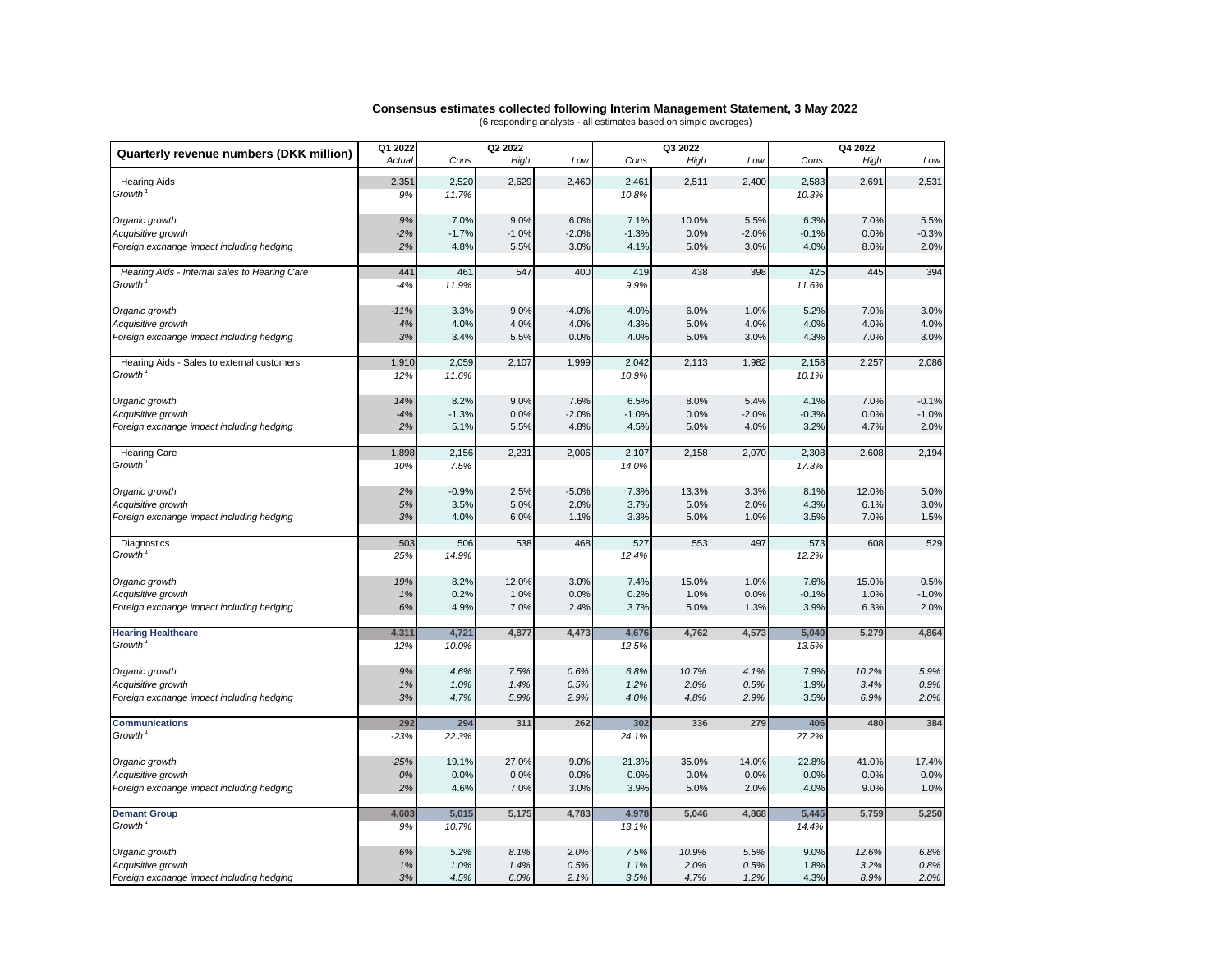### **Consensus estimates collected following Interim Management Statement, 3 May 2022** (6 responding analysts - all estimates based on simple averages)

|                                                          | H1 2022   |                     | H <sub>2</sub> 2022 |          |                     |          | FY 2022   |           | FY 2023   | FY 2024   | FY 2025   | FY 2026   |           |
|----------------------------------------------------------|-----------|---------------------|---------------------|----------|---------------------|----------|-----------|-----------|-----------|-----------|-----------|-----------|-----------|
| Hearing Healthcare P&L (DKK million)                     | Cons      | High                | Low                 | Cons     | High                | Low      | Cons      | High      | Low       | Cons      | Cons      | Cons      | Cons      |
| <b>Hearing Aids</b>                                      | 4,883     | 4,980               | 4,843               | 5,013    | 5,155               | 4,941    | 9,896     | 10,013    | 9.786     | 10,543    | 11,205    | 11,902    | 12,624    |
| Hereof sales to Hearing Care                             | 902       | 988                 | 841                 | 841      | 867                 | 792      | 1.743     | 1,844     | 1,633     | 1,893     | 2,031     | 2,172     | 2,323     |
| Hereof sales to external customers                       | 3.981     | 4.017               | 3.961               | 4,172    | 4.363               | 4,096    | 8.153     | 8.380     | 8.057     | 8.650     | 9.174     | 9.730     | 10,301    |
|                                                          |           |                     |                     | 4.402    | 4.767               |          | 8.486     |           |           | 9.207     | 9.962     |           | 11,682    |
| <b>Hearing Care</b>                                      | 4,084     | 4,129               | 4,026               |          |                     | 4,273    |           | 8,793     | 8,354     |           |           | 10,763    |           |
| Diagnostics                                              | 1,017     | 1.041               | 985                 | 1,088    | 1.146               | 1.026    | 2,106     | 2.188     | 2,054     | 2.267     | 2,418     | 2,574     | 2,803     |
| <b>Revenue</b>                                           | 9,082     | 9,188               | 8,973               | 9,662    | 10,276              | 9,396    | 18,744    | 19,360    | 18,465    | 20,124    | 21,554    | 23,067    | 24,785    |
| Growth <sup>1</sup>                                      | 11.8%     |                     |                     | 12.4%    |                     |          | 12.1%     |           |           | 7.4%      | 7.1%      | 7.0%      | 7.5%      |
| Organic growth                                           | 7.2%      | 8.6%                | 5.6%                | 6.9%     | 9.0%                | 5.2%     | 6.9%      | 8.5%      | 5.4%      | 6.2%      | 6.0%      | 5.9%      | 5.7%      |
| Acquisitive growth                                       | 1.0%      | 1.2%                | 0.7%                | 1.8%     | 2.3%                | 1.4%     | 1.4%      | 2.0%      | 1.0%      | 1.2%      | 1.2%      | 1.2%      | 0.7%      |
| Foreign exchange impact including hedging                | 3.8%      | 4.4%                | 2.8%                | 3.3%     | 4.1%                | 2.2%     | 3.7%      | 4.0%      | 3.3%      | 0.2%      | 0.0%      | 0.0%      | 0.0%      |
|                                                          |           |                     |                     |          |                     |          |           |           |           |           |           |           |           |
| <b>Production costs</b>                                  | $-2,146$  | $-2,105$            | $-2,177$            | $-2,236$ | $-2,157$            | $-2,360$ | $-4.381$  | $-4,318$  | $-4,465$  | $-4.654$  | $-4.972$  | $-5,295$  | $-5,701$  |
| <b>Gross profit</b>                                      | 6,936     | 7.083               | 6.795               | 7.426    | 8.119               | 7.035    | 14,363    | 15.042    | 14.000    | 15,470    | 16.582    | 17.771    | 19,085    |
| Gross margin                                             | 76.4%     |                     |                     | 76.9%    |                     |          | 76.6%     |           |           | 76.9%     | 76.9%     | 77.0%     | 77.0%     |
| Research and development costs                           | $-587$    | $-546$              | $-657$              | $-611$   | $-568$              | $-636$   | $-1,199$  | $-1.114$  | $-1,292$  | $-1,299$  | $-1,379$  | $-1,463$  | $-1,584$  |
| <b>Distribution costs</b>                                | $-4.105$  | $-4,036$            | $-4.162$            | $-4.345$ | $-4.211$            | $-4.499$ | $-8.449$  | $-8,323$  | $-8.621$  | $-9.087$  | $-9.741$  | $-10.436$ | $-11,164$ |
| Administrative expenses                                  | $-460$    | $-441$              | $-481$              | $-487$   | $-470$              | $-511$   | $-947$    | $-911$    | $-992$    | $-1,006$  | $-1.068$  | $-1.140$  | $-1,243$  |
| OPEX                                                     | $-5, 152$ | $-5,106$            | $-5,188$            | $-5,443$ | $-5.277$            | $-5.626$ | $-10.595$ | $-10,410$ | $-10.777$ | $-11.392$ | $-12.189$ | $-13,038$ | $-13,991$ |
| Share of profit after tax, associates and joint ventures | 38        | 57                  | 23                  | 42       | 69                  | 23       | 80        | 126       | 45        | 83        | 86        | 90        | 102       |
| <b>EBIT</b>                                              | 1,822     | 1,885               | 1,762               | 2,025    | 2.066               | 1,996    | 3,848     | 3,924     | 3,787     | 4,161     | 4,479     | 4,823     | 5,195     |
| <b>EBIT</b> margin                                       | 20.1%     |                     |                     | 21.0%    |                     |          | 20.5%     |           |           | 20.7%     | 20.8%     | 20.9%     | 21.0%     |
|                                                          |           |                     |                     |          |                     |          |           |           |           |           |           |           |           |
| <b>Communications P&amp;L (DKK million)</b>              |           | H <sub>1</sub> 2022 |                     |          | H <sub>2</sub> 2022 |          |           | FY 2022   |           | FY 2023   | FY 2024   | FY 2025   | FY 2026   |
|                                                          | Cons      | High                | Low                 | Cons     | High                | Low      | Cons      | High      | Low       | Cons      | Cons      | Cons      | Cons      |
|                                                          |           |                     |                     |          |                     |          |           |           |           |           |           |           |           |

| <b>Communications P&amp;L (DKK million)</b>              | <i>L</i> ull |         |          | 116 EVEL |        |        | . . <i>L</i> ull |        |        | . . <i>.</i> | . . <i>.</i> | . . <i>.</i> | $\sqrt{2}$ |
|----------------------------------------------------------|--------------|---------|----------|----------|--------|--------|------------------|--------|--------|--------------|--------------|--------------|------------|
|                                                          | Cons         | High    | Low      | Cons     | High   | Low    | Cons             | High   | Low    | Cons         | Cons         | Cons         | Cons       |
| Revenue                                                  | 582          | 603     | 554      | 711      | 762    | 665    | 1,294            | 1,334  | 1,219  | 1,461        | 1,636        | 1,830        | 2,015      |
| Growth <sup>1</sup>                                      | $-6.2%$      |         |          | 26.6%    |        |        | 9.4%             |        |        | 12.9%        | 12.0%        | 11.9%        | 10.1%      |
| Organic growth                                           | $-8.2%$      | $-5.7%$ | $-11.3%$ | 23.4%    | 29.3%  | 18.5%  | 7.3%             | 10.0%  | 4.3%   | 12.6%        | 12.0%        | 11.9%        | 11.1%      |
| Acquisitive growth                                       | 0.0%         | $0.0\%$ | 0.0%     | 0.0%     | 0.0%   | 0.0%   | 0.0%             | 0.0%   | 0.0%   | 0.0%         | $0.0\%$      | 0.0%         | 0.0%       |
| Foreign exchange impact including hedging                | 3.3%         | 4.0%    | 2.5%     | 3.3%     | 4.9%   | 1.4%   | 3.3%             | 4.0%   | 1.9%   | 0.2%         | 0.0%         | 0.0%         | 0.0%       |
| Production costs                                         | $-305$       | $-287$  | $-313$   | $-366$   | $-345$ | $-398$ | $-670$           | $-631$ | $-695$ | $-742$       | $-817$       | $-901$       | $-970$     |
| <b>Gross profit</b>                                      | 278          | 316     | 240      | 345      | 417    | 267    | 623              | 703    | 524    | 719          | 819          | 929          | 1,046      |
| Gross margin                                             | 47.7%        |         |          | 48.6%    |        |        | 48.2%            |        |        | 49.2%        | 50.1%        | 50.8%        | 51.9%      |
| Research and development costs                           | $-90$        | $-74$   | $-101$   | $-103$   | $-98$  | $-111$ | $-193$           | $-171$ | $-211$ | $-207$       | $-224$       | $-244$       | $-266$     |
| Distribution costs                                       | $-217$       | $-199$  | $-241$   | $-250$   | $-232$ | $-282$ | $-467$           | $-441$ | $-494$ | $-484$       | $-508$       | $-536$       | $-542$     |
| Administrative expenses                                  | $-16$        | $-12$   | $-19$    | $-19$    | $-15$  | $-21$  | $-35$            | $-27$  | $-40$  | $-38$        | $-42$        | $-46$        | $-54$      |
| <b>OPEX</b>                                              | $-323$       | $-288$  | $-352$   | $-372$   | $-350$ | $-401$ | $-695$           | $-673$ | $-733$ | $-729$       | $-774$       | $-827$       | $-862$     |
| Share of profit after tax, associates and joint ventures |              |         |          | $\Omega$ |        |        |                  |        |        |              |              |              | $\Omega$   |
| <b>EBIT</b>                                              | $-45$        | $-24$   | $-63$    | $-27$    | $-13$  | $-37$  | $-72$            | $-59$  | $-99$  | $-10$        | 45           | 102          | 183        |
| EBIT margin                                              | $-7.8%$      |         |          | $-3.8%$  |        |        | $-5.6%$          |        |        | $-0.7%$      | 2.7%         | 5.6%         | 9.1%       |